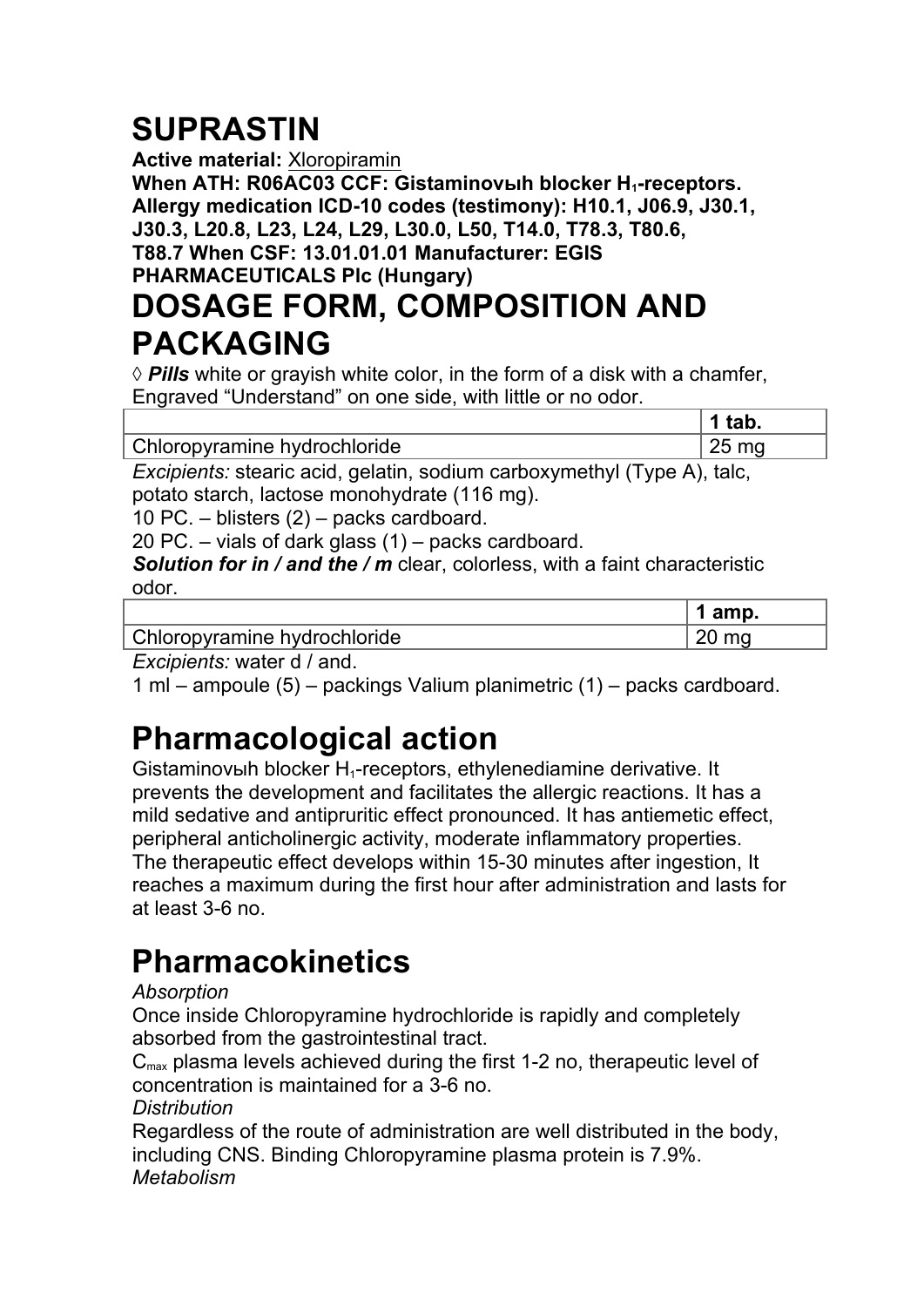It is extensively metabolized in the liver. *Deduction* Introduced primarily in the urine as metabolites. *Pharmacokinetics in special clinical situations* In children, excretion of the drug faster, than in adults.

# **INDICATIONS**

- Urticaria;
- Angioedema (angioedema);
- Serum sickness;
- Seasonal and perennial allergic rhinitis;
- Conjunctivitis;
- Contact dermatitis;
- Itching;
- Acute and chronic eczema;
- Atopic dermatitis;
- Food and drug allergy;
- An allergic reaction to insect bites.

# **DOSAGE**

Assign inside, / m and / in.

Inside **adult** appoint 25 mg (1 tab.) 3-4 times / day (75-100 mg / day). **Babies** the drug is prescribed in the following doses:

| Age                       | <b>Single</b><br>dose             | <b>Reception frequency</b>                                              |
|---------------------------|-----------------------------------|-------------------------------------------------------------------------|
| from 1 to $12$<br>months  | $1/4$ tab.<br>$(6.25 \text{ mg})$ | 2-3 times / day (Pounded into a powder to form<br>along with baby food) |
| from 1 Year               | $1/4$ tab.<br>$(6.25 \text{ mg})$ | 3 times / day                                                           |
| to 6 years                | $1/2$ tab.<br>$(12.5 \text{ mg})$ | 2 times / day                                                           |
| from $6$ to 14<br>  years | $1/2$ tab.<br>$(12.5 \text{ mg})$ | 2-3 times / day                                                         |

The dose can be gradually increased in the absence of side effects in patients, but the maximum dose should not exceed 2 mg / kg body weight.

The tablets should be taken orally with meals, not chewing and drinking plenty of water.

Parenteral drug products should be entered in the / m.

In / in the introduction is used only in severe cases of acute under medical supervision.

**Adults** the drug is introduced into / m 20-40 mg (1-2 amp.)/d.

**Babies** / m of drug administered in the following doses:

| Age                 | <b>Dose</b>                 |
|---------------------|-----------------------------|
| from 1 to 12 months | $1/4$ amp. $(5 \text{ mg})$ |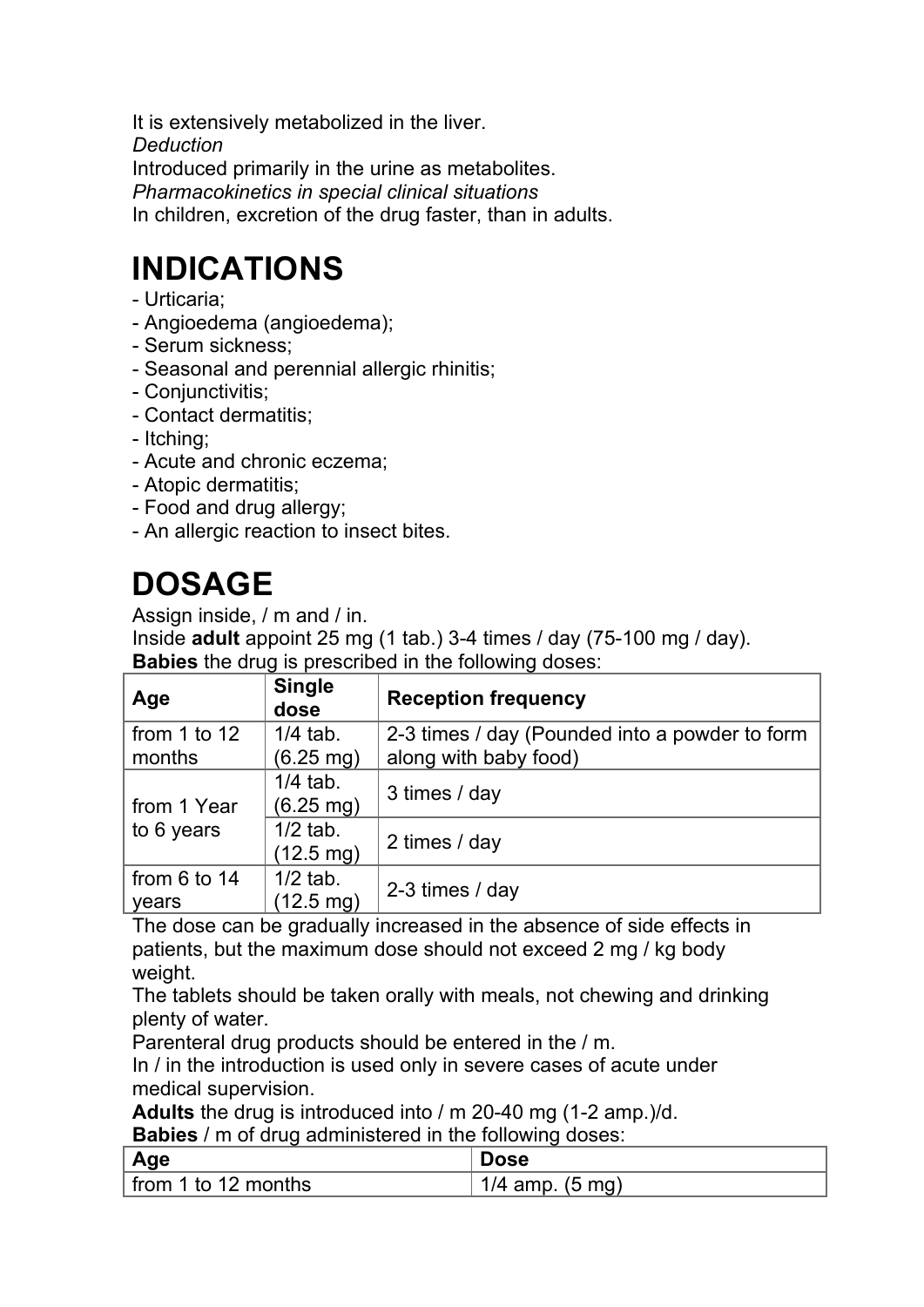| from 1 Year to 6 years | $1/2$ amp. (10 mg)       |
|------------------------|--------------------------|
| from 6 to 14 years     | $1/2$ -1 amp. (10-20 mg) |

The dose can be gradually increased in the absence of side effects in patients, but the maximum dose should not exceed 2 mg / kg body weight.

IN *severe and acute cases of allergic and anaphylactic reactions* treatment can begin with a slow I / injection, then continue to the / m introduction of the drug, then go to the reception of the drug inside.

At **abnormal liver function** It may require dose reduction due to reduction of metabolism of the active ingredient.

At **impaired renal function** also may require a reduction in dose.

#### **SIDE EFFECT**

*CNS:* drowsiness, fatiguability, dizziness, jitters, tremor, headache, euphoria.

*From the digestive system:* abdominal discomfort, dry mouth, nausea, vomiting, diarrhea, constipation, loss or increase in appetite, epigastric pain.

*Cardio-vascular system:* decrease in blood pressure, tachycardia, arrhythmia (It was not always a direct relationship between these side effects to the drug intake).

*From the hematopoietic system:* rarely – leukopenia, agranulocytosis. *Other:* strangury, muscular weakness, increased intraocular pressure, photosensitivity.

Side effects occur, usually, rarely, are temporary and disappear after drug withdrawal.

# **CONTRAINDICATIONS**

- An acute attack of asthma;
- Pregnancy;
- Lactation (breast-feeding);
- Infants (incl. Premature);

- Hypersensitivity to the drug or other derivatives of ethylene diamine. FROM *caution* use in patients with angle-closure glaucoma, in patients with urinary retention and hypertrophy of the prostate, for violations of the liver and / or kidney, cardiovascular diseases, in elderly patients.

#### **Pregnancy and lactation**

There have been no adequate and well-controlled studies of the use of antihistamines in pregnancy. Therefore, use of the drug in pregnant women (especially in the I trimester and last month of pregnancy) possibly only, if the potential benefit to the mother outweighs the potential risk to the fetus.

If necessary, use during lactation should stop breastfeeding.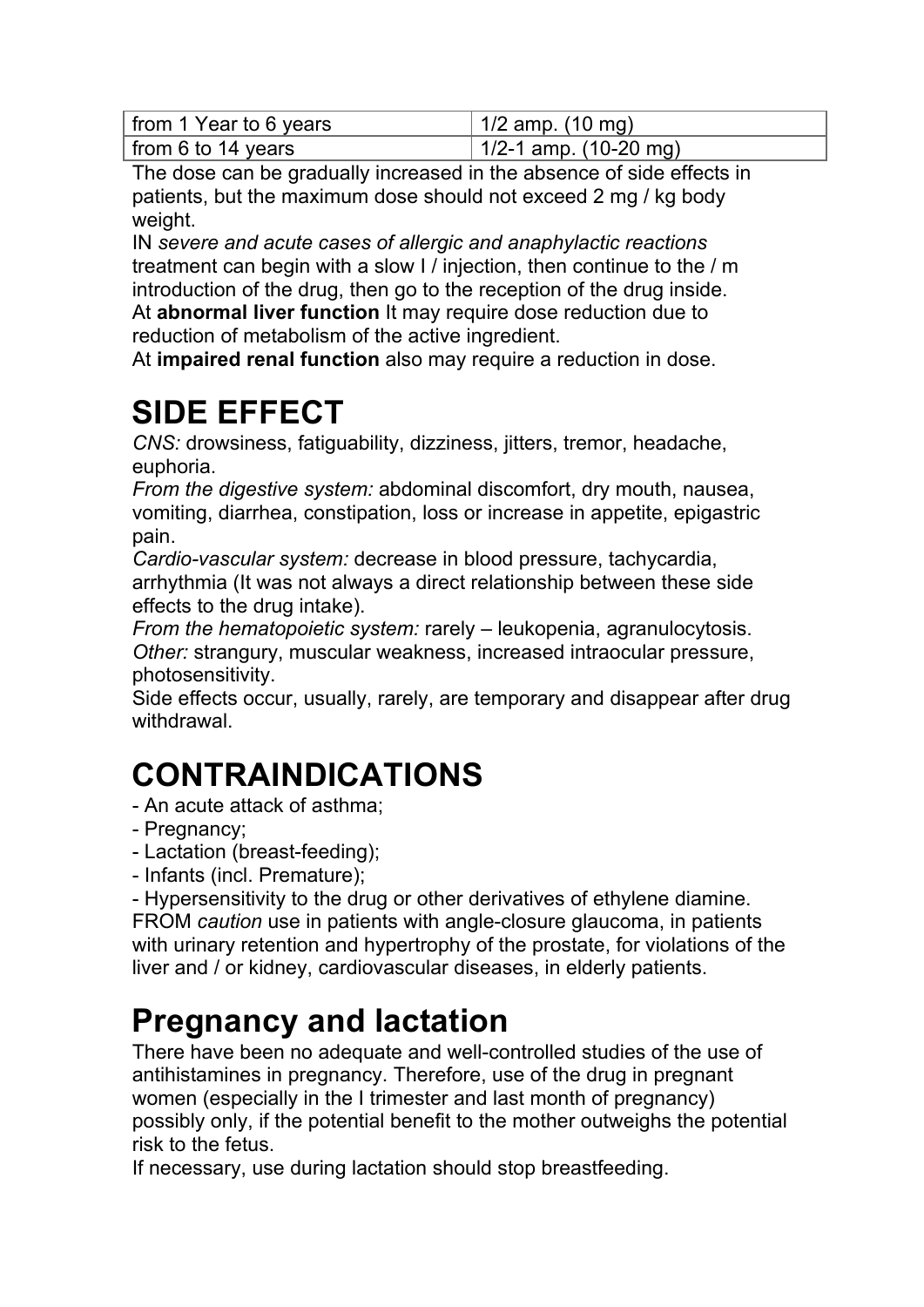#### **Cautions**

With extreme caution should be used drug in the elderly, malnourished patients, tk. such patients often experience side effects (dizziness, drowsiness).

Precautions should be prescribed Suprastin® simultaneously with sedatives, trankvilizatorami, analgesics, MAO inhibitors, tricyclic antidepressants, atropine and / or sympatholytic.

During treatment should eliminate the use of alcohol.

Each tablet contains 116 mg lactose monohydrate. This amount can cause unwanted reactions in patients with lactase deficiency or rare metabolic disorders – galactosemia and malabsorption syndrome glucose / galactose.

*Effects on ability to drive vehicles and management mechanisms* In the initial, individually defined period of application suprastin® not permitted driving vehicles and other classes of potentially hazardous activities, requiring quickness of psychomotor reactions. In the course of further treatment degree of limitation is determined depending on the individual tolerability.

# **OVERDOSE**

*Symptoms:* hallucinations, anxiety, ataxia, dystaxia, athetosis, convulsions, midriaz; in infants – excitation, anxiety, dry mouth, fixed dilated pupils, facial flushing, sinus tachycardia, urinary retention, fever, coma; adult – fever and flushing of the skin faces seen impermanent, after a period of excitement followed by depression, convulsions and poslesudorozhnaya, coma.

*Treatment:* prior to 12 h after dosing – gastric lavage (should be considered, that the emptying of the stomach prevents the anticholinergic effect of the drug), appointment of activated carbon, parameter control of blood pressure and respiration, symptomatic therapy, if necessary – resuscitation. Spetsificheskiy no known antidote.

# **Drug Interactions**

In an application Suprastin® enhances the effects of sedatives, trankvilizatorov, analgesics, MAO inhibitors, tricyclic antidepressants, atropyna, simpatolitikov and ethanol.

While the use of ototoxic drugs Suprastin® may mask the early signs of ototoxicity.

#### **Conditions of supply of pharmacies**

A preparation in the form of solution for injection by prescription. The drug is in the form of tablets is approved for use as a means of nonprescription.